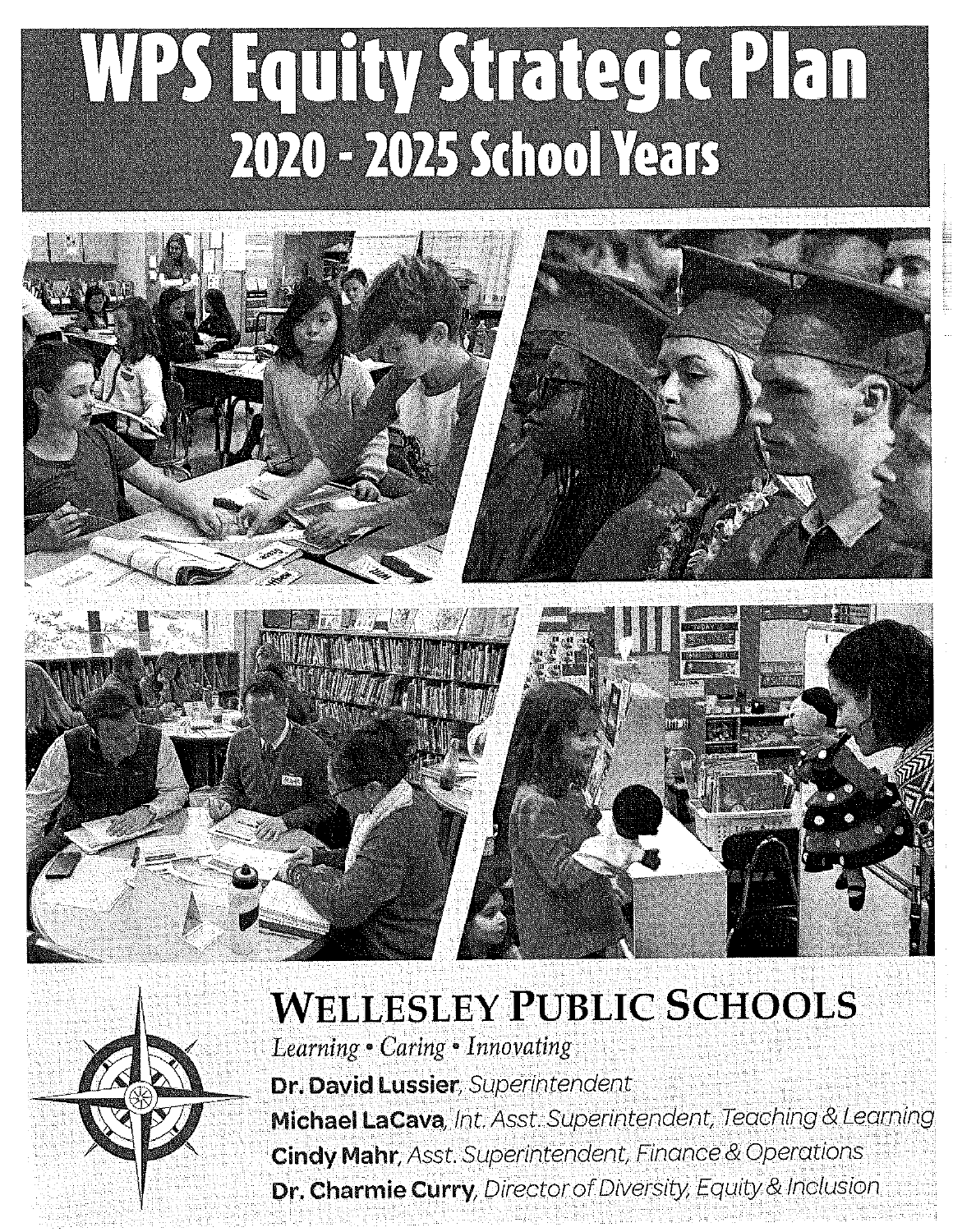# WPS EQUITY STRATEGIC PLAN 2020-2025

#### **Our Core Values**

Academic Excellence Commitment to Community Respect for Human Differences Cooperative and Caring Relationships

#### **Diversity, Equity** & **Inclusion Mission:**

We believe it is our moral responsibility to welcome, celebrate and affirm the full spectrum and intersections of human differences in, and beyond our community. We will create a culture that celebrates advocacy and pursues justice for all, especially those from historically marginalized communities. We will practice risk-taking, and challenge one another to continuously examine systems of privilege and bias, and work collectively to disrupt and dismantle inequity in all its forms.

The Equity strategic plan is a written expression of the Wellesley Public Schools' commitment to equity as an anchor and strategic priority of our District's strategic plan. The commitments and ensuing goals reflect a cross-departmental effort through the work of the Office of Diversity, Equity & Inclusion, Teaching & Learning, Human Resources, Student Services, METCO, among others.

| $#1$   District Equity by Design<br>#2   Invest in Equity-Centered Curriculum and Pedagogy<br>#3   Eliminate Significant Disproportionality & Achievement and Opportunity Gaps<br>#4   Amplify Student Voices<br>#5   Diversify Staffing<br>#6   Invest in Community Learning on Equity<br>#7   Wellesley METCO | 3<br>4<br>4<br>5<br>5<br>5<br>6<br>6 |
|-----------------------------------------------------------------------------------------------------------------------------------------------------------------------------------------------------------------------------------------------------------------------------------------------------------------|--------------------------------------|
|                                                                                                                                                                                                                                                                                                                 |                                      |
|                                                                                                                                                                                                                                                                                                                 |                                      |
|                                                                                                                                                                                                                                                                                                                 |                                      |
|                                                                                                                                                                                                                                                                                                                 |                                      |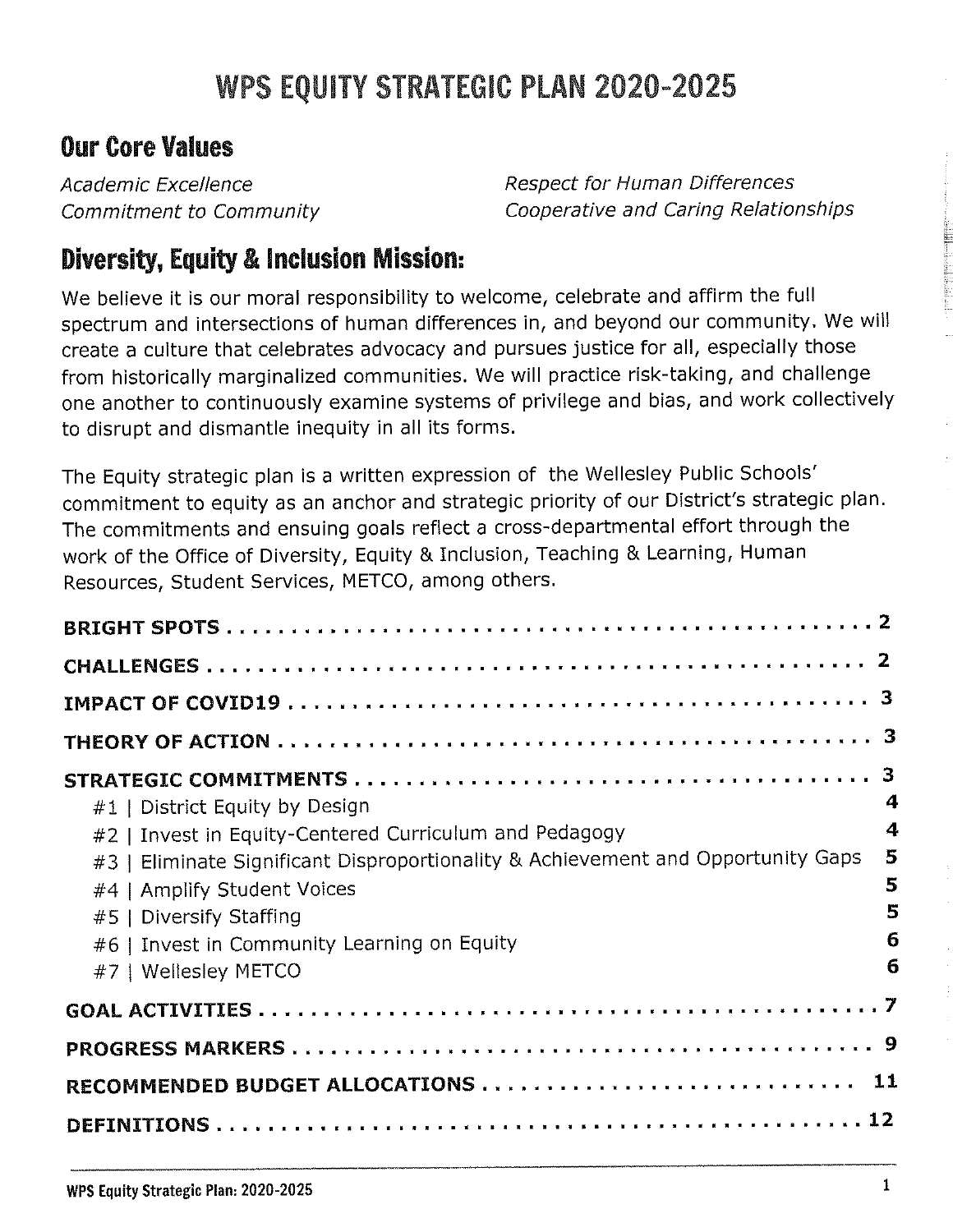

"We accept all of our students no matter the background. We have built such a strong bond with students and families, that I hope we can all talk to each other about racism..."



WPS Faculty and Staff often  $80\%$  think about what students of different races, ethnicities, or cultures experience.

"I have seen teachers with Black Lives Matter signs outside their classrooms, equality posters inside classrooms, and I am so appreciative."

# GHALLENGES

**Significant Disproportionality** & Persistent Opportunity, **Achievement Gaps** 

WPS Black and Hispanic students are 3 to 4 times as likely as their peers to be identified with a communication disability, an emotional disability, or a specific learning disability. .

30.8% of African American/Black, Hispanic or Latlnx students have an IEP



16. 7% of White students have an IEP to the property of the control of the control of the control of the control of the control of the control of t<br>The control of the control of the control of the control of the control of the control of the control of the c<br>

> Upperclassmen Enrollment in Advanced Placement courses\*

70% of Asian students 51 % of White students 42% of Hispanic students 16% of Black students

*\*In SY 2018-19* 

WPS Faculty and Staff 85% responded to first Panorama Survey on Educator/Staff experience

"I am grateful to be working in a district that helps us be better teachers and citizens..."

How confident are you that colleagues can have honest conversations about race, even when uncomfortable?

. .

.

 $22\%$  Faculty and Staff responded favorably

*\*Fall 2020 Panorama Survey Data*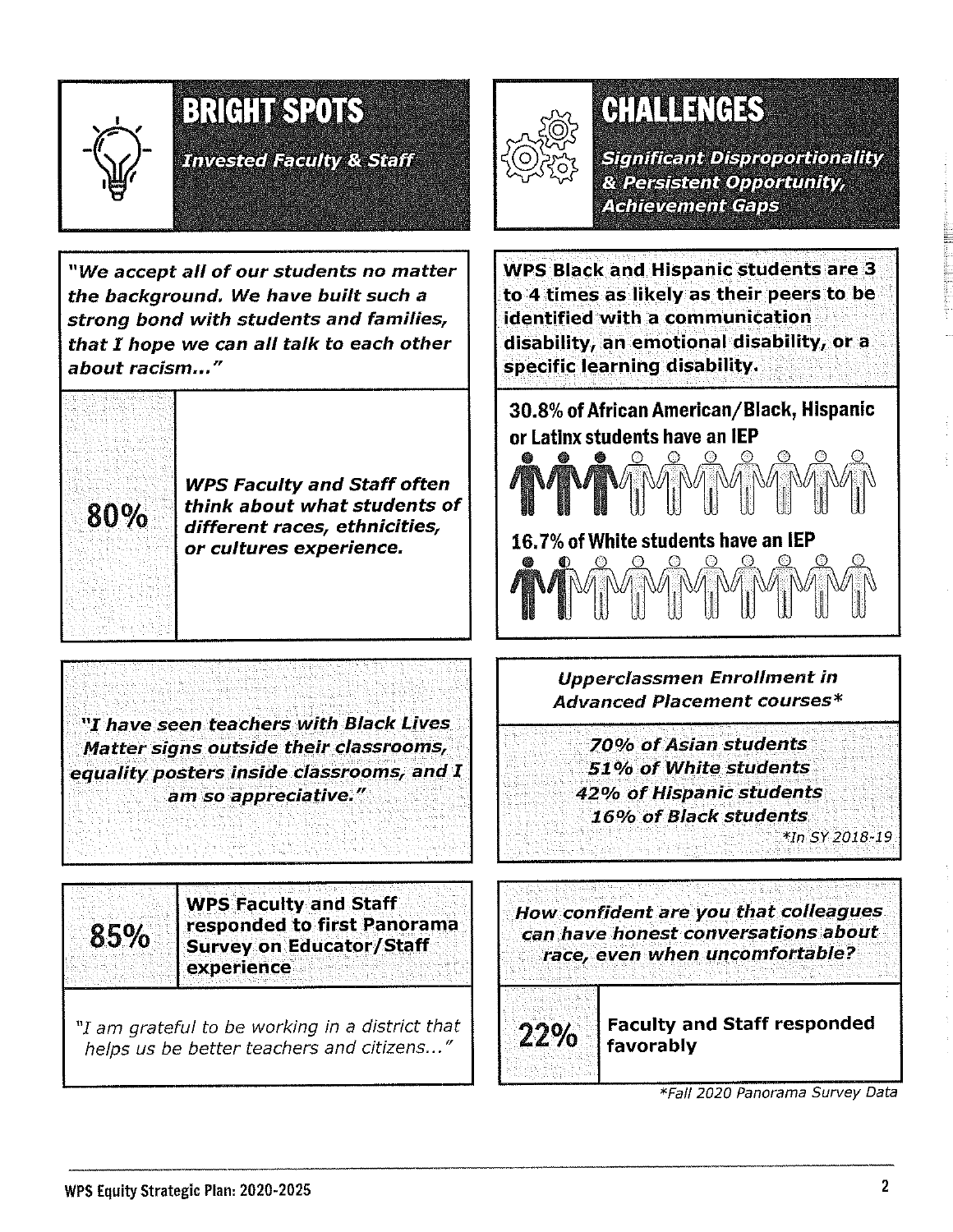### **IMPACT OF COVID19**

The onset of COV!D19 provided both challenges and opportunities for the District's equity work. It created a heightened awareness of inequities, as observed nationally, and acted as an additional catalyst to spur our efforts. As national and local data show, the onset of COVID19 hit Black/African-American and Hispanic communities particularly hard. Nationally, Asian American communities experienced significant anti-Asian racism as the result of the spread of the coronavirus. In WPS, these realities came to bear in how our families chose student placements - remote or hybrid - for the reopening of schools. The Remote Learning School (RLS) materialized as WPS' only majority-minority school, comprising more than 60 percent students of color at its opening.

The need for a hybrid/remote setting for health and safety concerns also complicated the launch of some of our key initiatives such as the roll out of equity facilitators across our schools. The process for hiring equity facilitators revealed significant skill gaps in educator capacity in leading equity-focused or race conversations among colleagues and students, which our fall 2020 Panorama educator and staff experience survey later confirmed. While WPS educators report high investment in the district's DE&I efforts, they also require significant support in their practice to lead the work with confidence and fidelity.

#### **THEORY OF ACTION**

**IF** we approach our commitment to diversity, equity and inclusion with a mindset of "equity by design"; invest in systems and infrastructure that support equity and shed light on inequity; amplify the voices of students and the most marginalized in our community; invest, with a posture of humility, in continuous learning and awareness of the impact of race on schooling; **THEN** we will become a district that closes opportunity and achievement gaps, that is free of the manifestations of bias and racism, and that is culturally sustaining, thereby improving the life outcomes for students, faculty and staff and the community.

#### **STRATEGIC COMMITMENTS**

- #1 | District Equity by Design
- #2 I Invest in Equity-Centered Curriculum and Pedagogy
- #3 | Eliminate Significant Disproportionality & Opportunity, Achievement Gaps
- #4 I Amplify Student Voices
- #5 I Diversify Our Staffing
- #6 I Invest in Community Education on Equity
- #7 I Wellesley METCO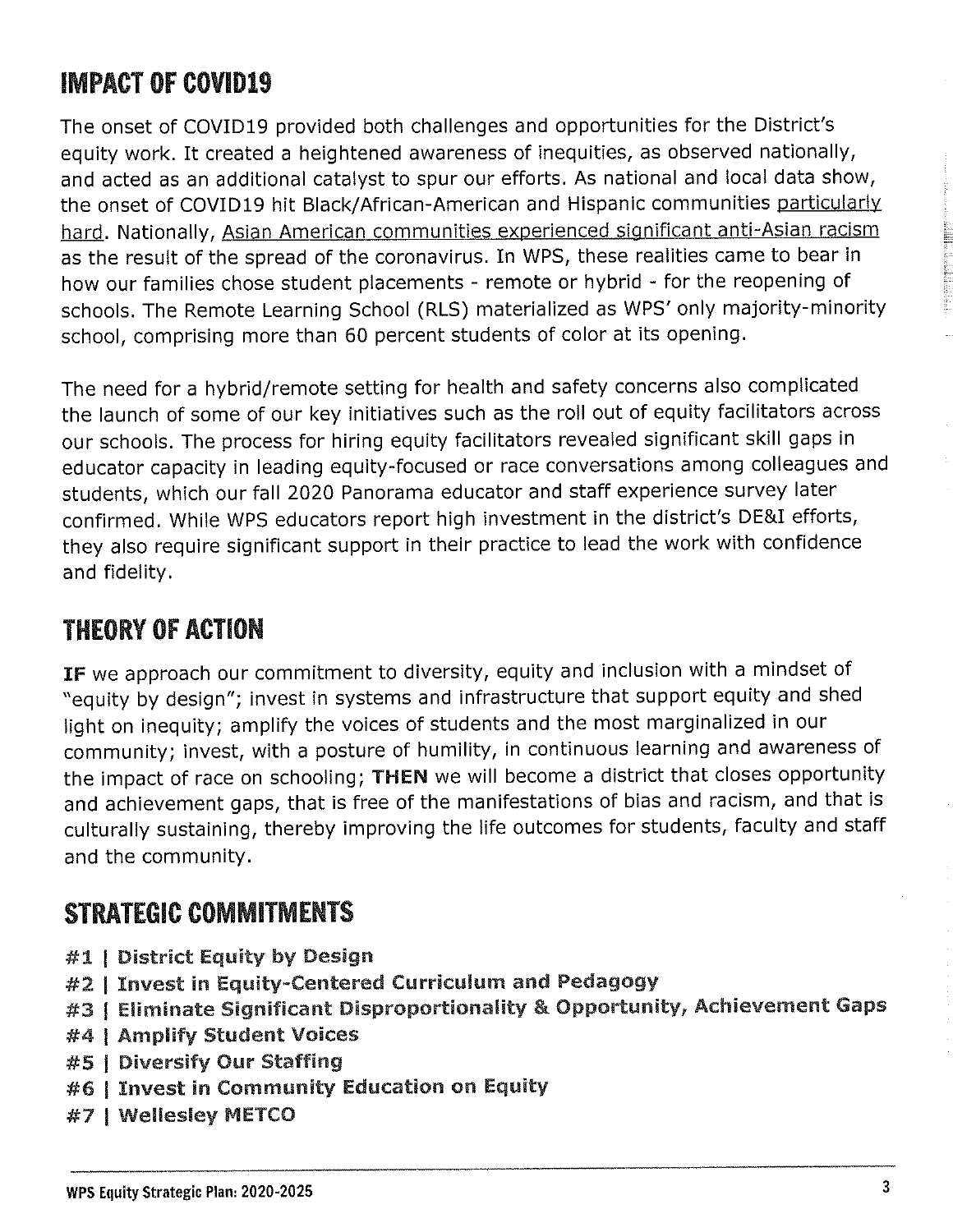#### #1 I District Equity by Design

**Goal:** A commitment to creating and vetting district processes, policies, systems and structures to reflect an intentional commitment to equitable outcomes by design.

la. Cultivate community ownership of the District's equity vision by utilizing protocols and structures to invite shared leadership and implementation of mission, vision, commitments and goals.

1b. Adopt Equity Planning Tool<sup>1</sup> to guide decision-making and to ensure that all decisions are made with intent to advance equity.

le. Develop a central MTSS district dashboard based on Equity Progress Assessment<sup>2</sup> to keep track of key markers of equity progress such as: student assignments, Special Education placement, access to and enrollment in Advanced Placement coursework, SEL data, etc., all disaggregated by race/ethnicity.

ld. Clear and effective policies, systems, procedures, structures supporting equity are in place at all levels of the organization.

le. Data are used strategically and frequently to plan, analyze district progress as it relates to achieving racial equity.

#### #2 I **Invest in Equity-Centered Curriculum and Pedagogy**

**Goal:** All WPS schools will demonstrate use of pedagogy and curriculum materials that elevate the experiences of the historically marginalized, and increase the ability of students to engage in anti-bias, antiracist practices, to respect differences and challenge inequities.

2a. Provide rigorous culturally responsive, anti-bias, antiracist curriculum and instruction in all content areas that fully considers the intersectional nature of student identity.

2b. Support educators and leaders by offering mentorship through peers and district coaching to help educators deliver high-quality, equitable learning opportunities to all students; hire an FTE district Equity Coach.

2c. Develop a unifying articulation of a WPS Vision for Effective, Equitable Instruction.

2d. Align educator and administrator supervision to all educators' understanding and application of culturally responsive practices and equity-centered pedagogy and practice.

2e. Ensure a unified scope and sequence for educator and leader learning on equity across WPS.

<sup>&</sup>lt;sup>1</sup> Equity Planning Too! by <u>BlackPrint Education Consulting, LLC</u><br><sup>2</sup> Equity Progress Assessment by <u>Center for Understanding Equity</u>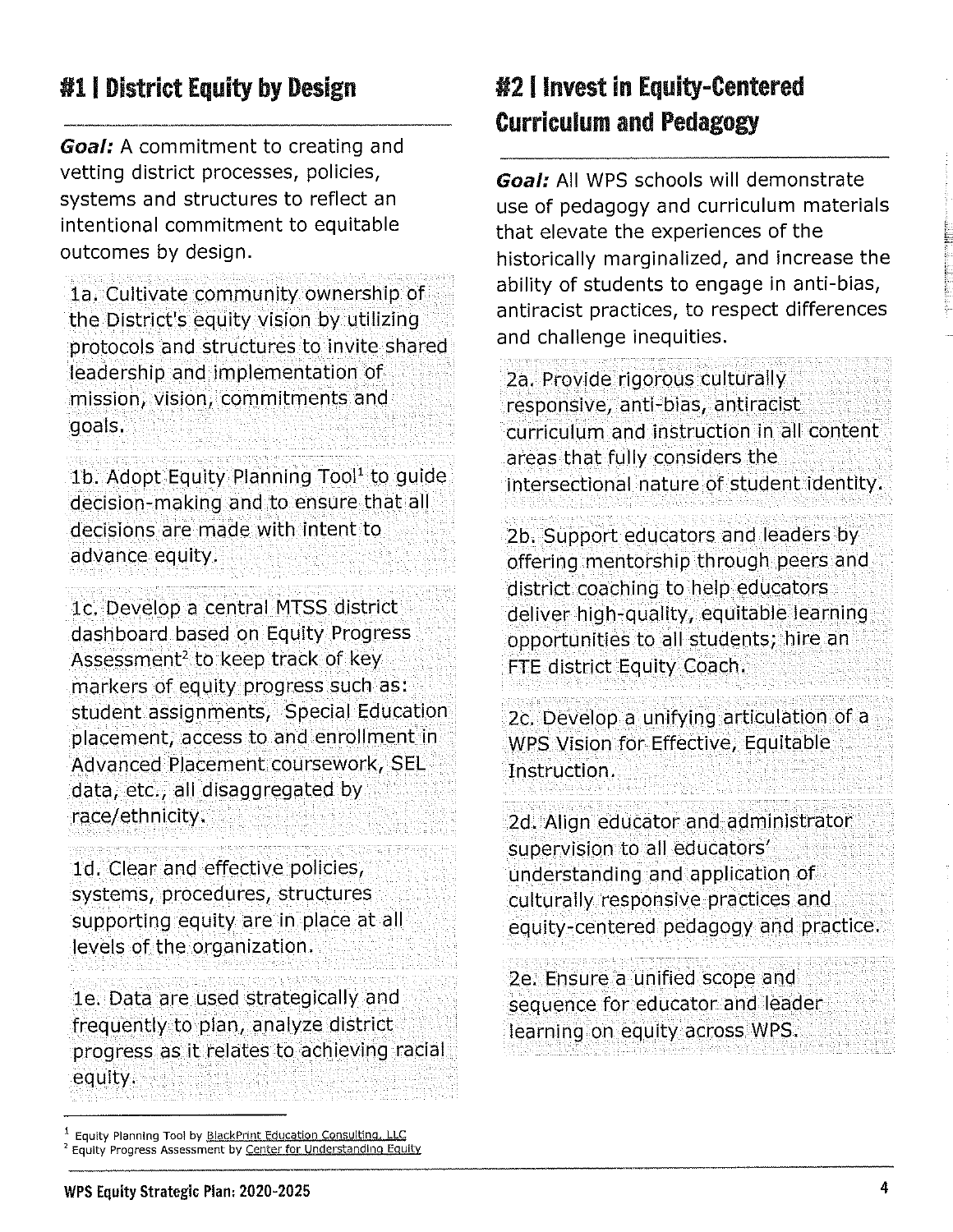#### #3 I Eliminate Significant Disproportionality & Achievement and Opportunity Gaps

**Goal:** Reduce the number of Black/ African-American and Latinx students who are inappropriately referred to and are receiving Special Education services; narrow performance gaps that are predictable by race/ethnicity.

3a. Adopt rigorous Multi-Tiered Systems of Support (MTSS) frameworks across all levels.

3b. Ensure research-based curriculum is used in all content areas at every level.

3c. Implement data-driven instructional practices for all students.

3d. Achieve parity in the number of Black and Hispanic students enrolled in Advanced Placement courses.

#### #4 I Amplify Student Voices

**Goal:** We will amplify the voices of students, especially students who have experienced (and continue to experience) systematic marginalization, in order to cultivate student agency and advocacy.

4a. Develop and sustain a Diversity, Equity & Inclusion Student Advisory Council to amplify student voice on DEI issues.

4b. Provide opportunities for affinity spaces for students with shared identity 4b. Implement Panorama Equity & Inclusion survey to assess student experience as it relates to equity and inclusion in the school setting; use Panorama Survey to monitor student· progress toward two competencies on WPS Profile of a Graduate: Respect Differences and Challenge Inequities,

#### #5 I Diversify Staffing

**Goal:** Hire and retain faculty and staff who share our equity commitment, and who mirror our student population.

Sa. Audit talent practices, including, but not limited to, processes for development of hiring committees, exit interview data, to address potential impacts of unconscious bias.

Sb. Hire, support, and retain workforce, particularly instructional and classroom positions, that mirrors the cultural, racial and linguistic diversity of our student population.

5c. Develop a racial equity hiring plan that articulates a vision for talent management practices that prioritize equity and articulate specific strategies for retaining BIPOC faculty/staff.

Sd. Provide resources for affinity spaces for specialized populations within the wider Faculty/Staff (ie. ALANA, Admin) Leaders of Color, LGBTQ+, White Educators for Antiracism, etc.).